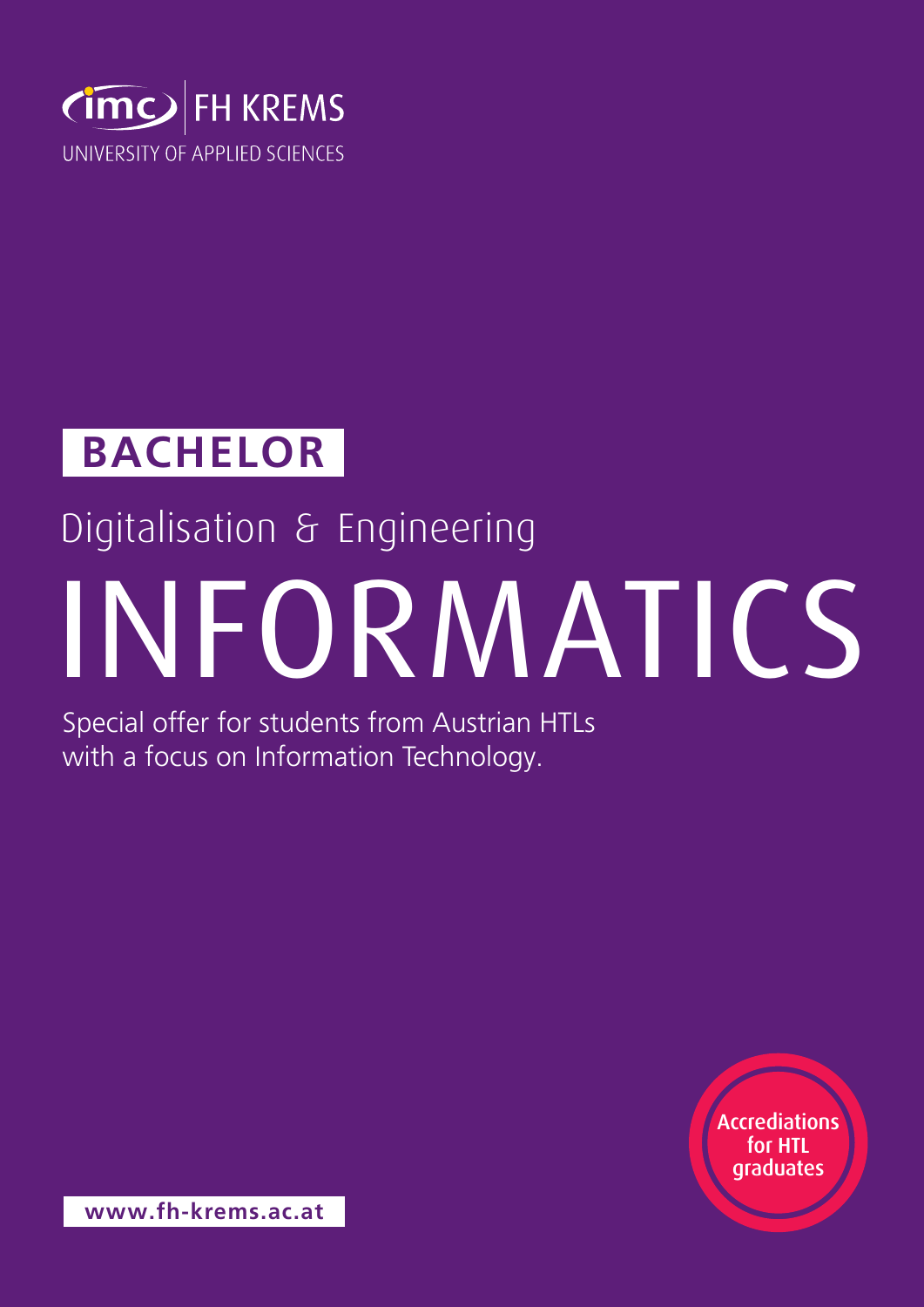Students choose one elective out of two in semester six. Subject to possible alterations (Version 03/2022)

| <b>Semester I</b>                                            | н             | <b>ECTS</b>   |
|--------------------------------------------------------------|---------------|---------------|
| Mathematics, Statistics and Theoretical Computer Science     |               |               |
| <b>MATHEMATICS I</b>                                         |               |               |
| Mathematics I - Theory                                       | $\mathcal{P}$ | 3             |
| Mathematics I - Exercise                                     | 2             | 3             |
| STATISTICS AND PROBABILITY IN COMPUTER SCIENCE               |               |               |
| Statistics and Probability in<br>Computer Science - Theory   | $\mathcal{P}$ | 3             |
| Statistics and Probability in<br>Computer Science - Exercise | $\mathcal{P}$ | 3             |
| Software Engineering and Data Modelling                      |               |               |
| Web Technologies                                             | 4             | 6             |
| $\Box$ Programming I                                         | 4             | 6             |
| Computer Science and Society                                 |               |               |
| Introduction: Applied Informatics                            | 1             | 1             |
| General Business Administration                              | $\mathcal{P}$ | 3             |
| Social Skills                                                |               |               |
| Intercultural Competences                                    | 1             | $\mathcal{P}$ |

| <b>Semester II</b>                                       | н             | <b>ECTS</b>    |
|----------------------------------------------------------|---------------|----------------|
| Mathematics, Statistics and Theoretical Computer Science |               |                |
| Mathematics II                                           | $\mathcal{L}$ | 3              |
| Theoretical Computer Science and Logic                   | $\mathcal{P}$ | 3              |
| Algorithms and Data Structures I                         | 2             | 3              |
| Computer Systems                                         |               |                |
| <b>DATABASE SYSTEMS</b>                                  |               |                |
| Database Systems - Theory                                | $\mathcal{P}$ | $\overline{2}$ |
| Database Systems - Exercise                              | $\mathcal{P}$ | 3              |
| Technical Foundations of Computer Science                | $\mathcal{P}$ | $\mathcal{P}$  |
| Networking Technologies and<br>Management Systems I      | $\mathcal{P}$ | $\mathcal{P}$  |
| Software Engineering and Data Modelling                  |               |                |
| Programming II                                           | 4             | 6              |
| Design Methodology in<br>Human Computer Interaction      | 2             | 3              |
| Computer Science and Society                             |               |                |
| Reflections on Computer Science, Society and<br>Ethics   | 1             | 1              |
| Social Skills                                            |               |                |
| Creative Thinking                                        | $\mathcal{P}$ | $\overline{2}$ |

## CURRICULUM

#### full-time

| <b>Semester III</b>                                           | н             | <b>ECTS</b>   |
|---------------------------------------------------------------|---------------|---------------|
| Mathematics, Statistics and Theoretical Computer Science      |               |               |
| Advanced Statistical Methods for Data Science                 | $\mathcal{P}$ | 4             |
| Algorithms and Data Structures II                             | $\mathcal{P}$ | 3             |
| Computer Systems                                              |               |               |
| Networking Technologies and Management<br>Systems II          | $\mathcal{P}$ | 3             |
| <b>Operating Systems</b>                                      | $\mathcal{P}$ | 3             |
| Software Engineering and Data Modelling                       |               |               |
| Software Engineering and Project Management                   | 4             | 6             |
| Computer Science and Society                                  |               |               |
| REFLECTIONS ON CRITICAL ALGORITHM STUDIES                     |               |               |
| Reflections on Computer Science, Society and<br><b>Fthics</b> | 1             | 1             |
| Critical Algorithm Studies                                    | 2             | $\mathcal{P}$ |
| Process Management                                            | 2             | 3             |
| Computer Science and Law                                      | $\mathcal{P}$ | 3             |
| Research and Scientific Working                               |               |               |
| Scientific Skills and Writing                                 | 2             | $\mathcal{P}$ |

| <b>Semester IV</b>                                                                | н             | <b>ECTS</b>    |
|-----------------------------------------------------------------------------------|---------------|----------------|
| Computer Systems                                                                  |               |                |
| <b>DISTRIBUTED SYSTEMS</b>                                                        |               |                |
| Distributed Systems - Theory                                                      | $\mathcal{P}$ | 3              |
| Distributed Systems - Exercise                                                    | $\mathcal{P}$ | 3              |
| <b>IT Security</b>                                                                |               |                |
| Risk Management                                                                   | $\mathcal{P}$ | 3              |
| Cybersecurity and Data Protection                                                 | 3             | 4              |
| Data Science and Emerging Technologies                                            |               |                |
| FROM DATA CAPTURING TO ANALYSIS AND INTERPRETATION                                |               |                |
| Data Mining, Acquisition and Preparation                                          | $\mathcal{P}$ | 3              |
| Machine Learning, Artificial Intelligence and<br><b>Big Data Analytics</b>        | 3             | 4              |
| Data Visualization, Presentation and<br>Real-time Integration of Digital Products | $\mathcal{P}$ | 3              |
| Data Science Capstone Project                                                     | 3             | 4              |
| Computer Science and Society                                                      |               |                |
| Reflections on Computer Science, Society and<br>Ethics                            | 1             | 1              |
| Research and Scientific Working                                                   |               |                |
| Bachelor Exposé Preparation                                                       | 1             | $\overline{2}$ |

## **SPECIAL FEATURE**

| <b>Semester V</b>                                 | н | <b>ECTS</b> |
|---------------------------------------------------|---|-------------|
| <b>Practical Training Semester</b>                |   |             |
| Practical Training Semester (22 weeks à 30 hours) |   | 28          |
| Practical Training Coaching Seminar               |   |             |

#### One specialisation and two electives

The programme includes a specialisation in **data science and emerging technologies,** as well as two electives with a strong practical focus:

**Business Process and Enterprise Technologies**  or **Bioinformatics.**

#### Overview of accreditations for Austrian HTL graduates:

- Full accreditation of course based on subjects covered in HTL  $\overline{\mathbf{v}}$
- Full acceditation of course, participation is highly recommended.  $\bullet$
- Exemption from attending the course. Must pass the exams.

| <b>Semester VI</b>                                                             | н                        | <b>ECTS</b>             |
|--------------------------------------------------------------------------------|--------------------------|-------------------------|
| Data Science and Emerging Technologies                                         |                          |                         |
| Current Trends and Emerging Technologies                                       | $\mathcal{P}$            | $\mathcal{P}$           |
| Computer Science and Society                                                   |                          |                         |
| Reflections on Computer Science, Society and<br>Ethics                         | 1                        | 1                       |
| Research and Scientific Working                                                |                          |                         |
| Bachelor Seminar and Bachelor Paper                                            | 1                        | 8                       |
| <b>Bachelor Exam</b>                                                           | 0                        | $\mathcal{P}$           |
| Social Skills                                                                  |                          |                         |
| Communication and Presentation Skills                                          | 1                        | 1                       |
| <b>ELECTIVE 1: Business Process and Enterprise Technologies</b>                |                          |                         |
| <b>ERP-CONSULTING</b>                                                          |                          |                         |
| Customizing                                                                    | 3                        | 6                       |
| Data Transformation and Data Warehousing                                       | 3                        | 3                       |
| Integrated Value Flows                                                         | $\mathcal{P}$            | 3                       |
| <b>Business Application Integration</b>                                        | 3                        | 4                       |
| <b>ELECTIVE 2: Bio Informatics</b>                                             |                          |                         |
| <b>IMAGE PROCESSING AND VISUAL COMPUTING IN</b><br><b>BIOLOGY AND MEDICINE</b> |                          |                         |
| Image Processing and Visual Computing in Biology<br>and Medicine - Theory      | $\mathfrak{D}$           | $\overline{2}$          |
| Image Processing and Visual Computing in Biology<br>and Medicine - Exercise    | $\mathbf{1}$             | $\overline{2}$          |
| Biological Foundations of Bio Informatics                                      | $\overline{2}$           | 3                       |
| Algorithms and Tools in Bio Informatics                                        | $\overline{\phantom{a}}$ | $\overline{\mathbf{3}}$ |
| Big Data for Bioanalytics and Medicine                                         | $\overline{4}$           | 6                       |

#### Full-time | Monday – Friday

Courses take place from Monday to Friday between 8.00 a.m. and around 8.00 p.m. (in exceptional cases on Saturdays).



#### English

The language of instruction is English. This prepares you for a career in a multicultural environment.



#### Six semesters

The degree programme lasts three years, with a total workload of 180 ECTS. Graduates receive the academic degree of Bachelor of Science in Engineering (BSc).



#### 22-week internship

. . . . . . . . ..

You can quickly put into practice the expertise you have picked up during your courses. The internship is an obligatory part of the programme.



## at a glance





#### Study fee

EU/EEA citizens pay a study fee of EUR 363.36 per semester, plus the student union fee.